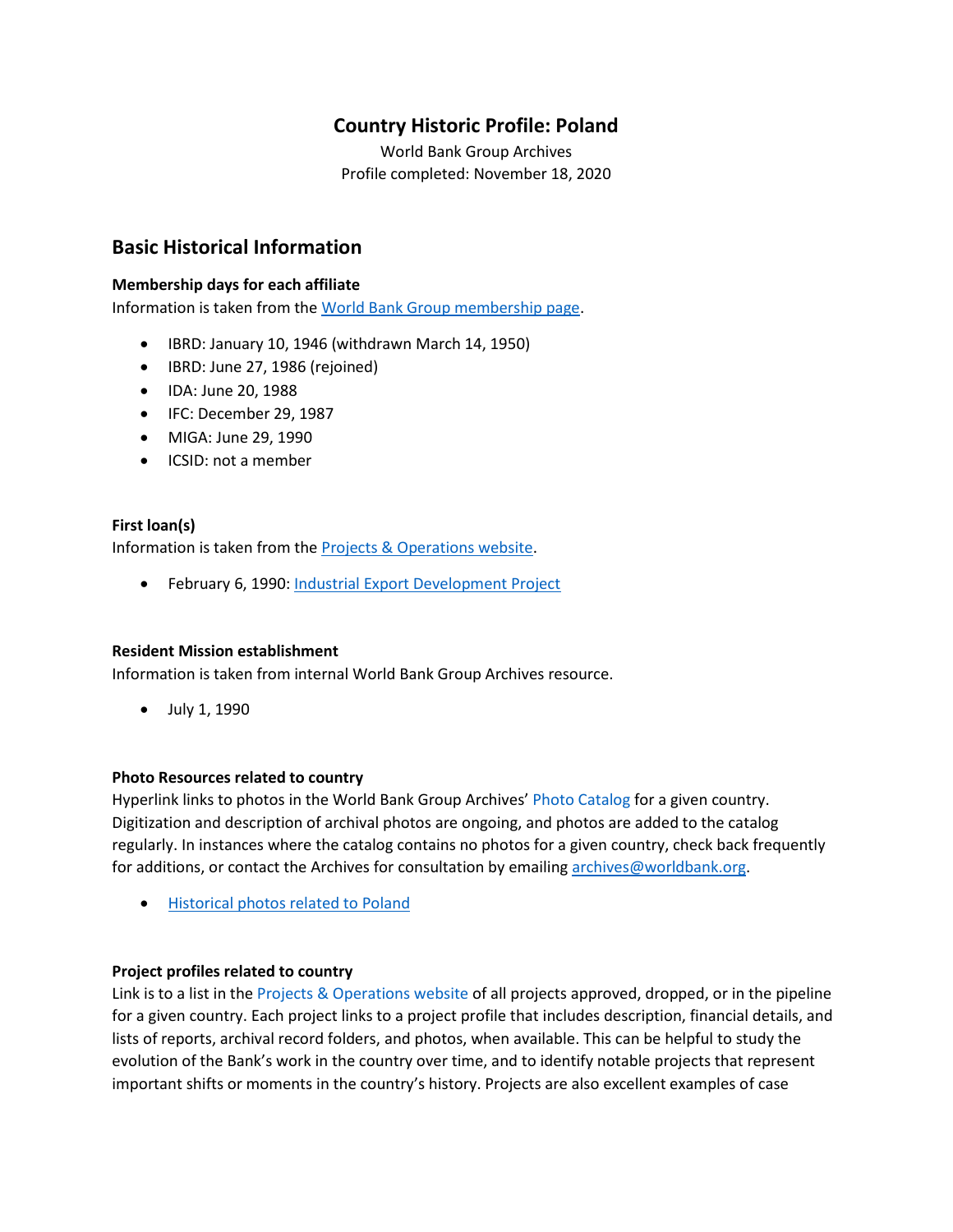studies of how the Bank made an impact in a particular sector. The WBG Archives have original records and other information related to these projects. Emai[l archive@worldbank.org](mailto:archive@worldbank.org) for guidance.

• Poland [project profiles in Projects & Operations](https://projects.worldbank.org/en/projects-operations/projects-summary?countrycode_exact=PL)

#### **Description of operational records in Archives Holdings**

Archival records relating to Bank operations are described according to the ISAD(g) standard and are accessible in our [Archives Holdings catalog.](https://archivesholdings.worldbank.org/) Descriptions include lengthy organizational histories of the regional vice presidency responsible for operations in that region and a description of records created and transferred to the Archives by that vice presidency. The descriptions in the catalog can be helpful to understand the organizational context of Bank work, and to understand more about the content of the records in the Archives.

• [Records of the Europe and Central Asia Regional Vice Presidency](https://archivesholdings.worldbank.org/records-of-europe-and-central-asia-regional-vice-presidency)

## **Chronology events**

Events have been selected from the Archivists' Chronology, an 800+ page resource compiled by Bank Group archivists over the course of the institution's history. Events chosen include important firsts, milestones and other events that evidence the country's development history and/or its relationship with the World Bank Group. The Archivists' Chronology is accessible on [this page.](https://www.worldbank.org/en/about/archives/history/timeline) This list of events can be helpful to determine if you'd like to dig deeper into any moments in the country's history of engagement with the Bank. The WBG Archives may have original records and other information about these events. Email archives@worldbankgroup.org.

#### **Bretton Woods Conference; Representatives of Poland Attend**

July 1-22, 1944

**IBRD Articles of Agreement Signed by Poland** January 10, 1946

**First Expression of Interest in Bank Loans** October 14, 1946

**Bank Mission to Poland** June 10, 1947

**Bank Announces Poland Membership Withdrawal** March 14, 1950

**Poland Rejoins IBRD** June 27, 1986

**IFC Articles of Agreement Signed by Poland**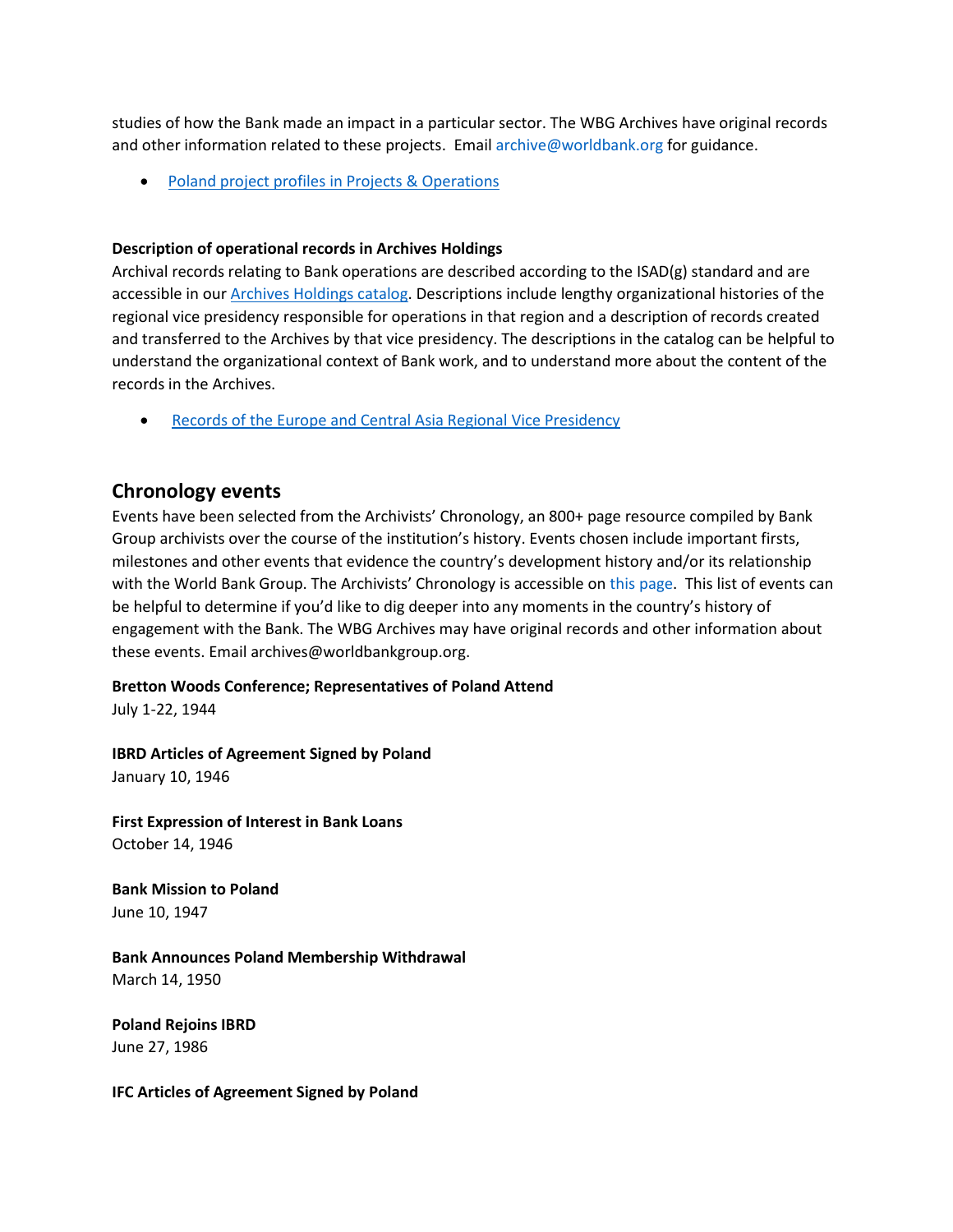December 29, 1987

**IDA Articles of Agreement Signed by Poland** June 20, 1988

**World Bank President Conable Travels to Poland; Pledged Support for Reforms in Poland** February 20, 1990

**First Funding for Poland: Loan 3166 - Industrial Export Development Project**  February 22, 1990

**MIGA Articles of Agreement Signed by Poland** June 29, 1990

**Bank Establishes Resident Mission in Warsaw, Poland** July 1, 1990

**IFC Establishes Resident Mission in Warsaw, Poland** September 1, 1990

**IFC Establishes Polish Business Advisory Services (PBAS) in Warsaw, Poland**  February 14, 1991

**First Grant from Global Environment Facility (GEF) Approved in Poland** December 12, 1991

**Loan to Poland for Emergency Flood Recovery Approved** December 18, 1997

### **World Bank Group Timeline Events**

Events are selected from th[e World Bank Group Timeline.](https://timeline.worldbank.org/#event-bretton-woods-conference-begins) The Timeline is an online platform created by the Archives designed to highlight the important events in the Bank Group's history and to illuminate those events through a variety of archival records, photos, video and audio clips, oral history transcripts, reports, and more.

[Eleven European countries sign IBRD Articles of Agreement](https://timeline.worldbank.org/?field_timeline_target_id=All&combine=Poland#event-eleven-european-countries-sign-ibrd-articles-of-agreement) December 27, 1945

[Working Party on the Polish Loan Application released](https://timeline.worldbank.org/?field_timeline_target_id=All&combine=Poland#event-working-party-on-the-polish-loan-application-released) March 27, 1947

[Poland withdraws from World Bank membership](https://timeline.worldbank.org/?field_timeline_target_id=All&combine=Poland#event-poland-withdraws-from-world-bank-membership) March 14, 1950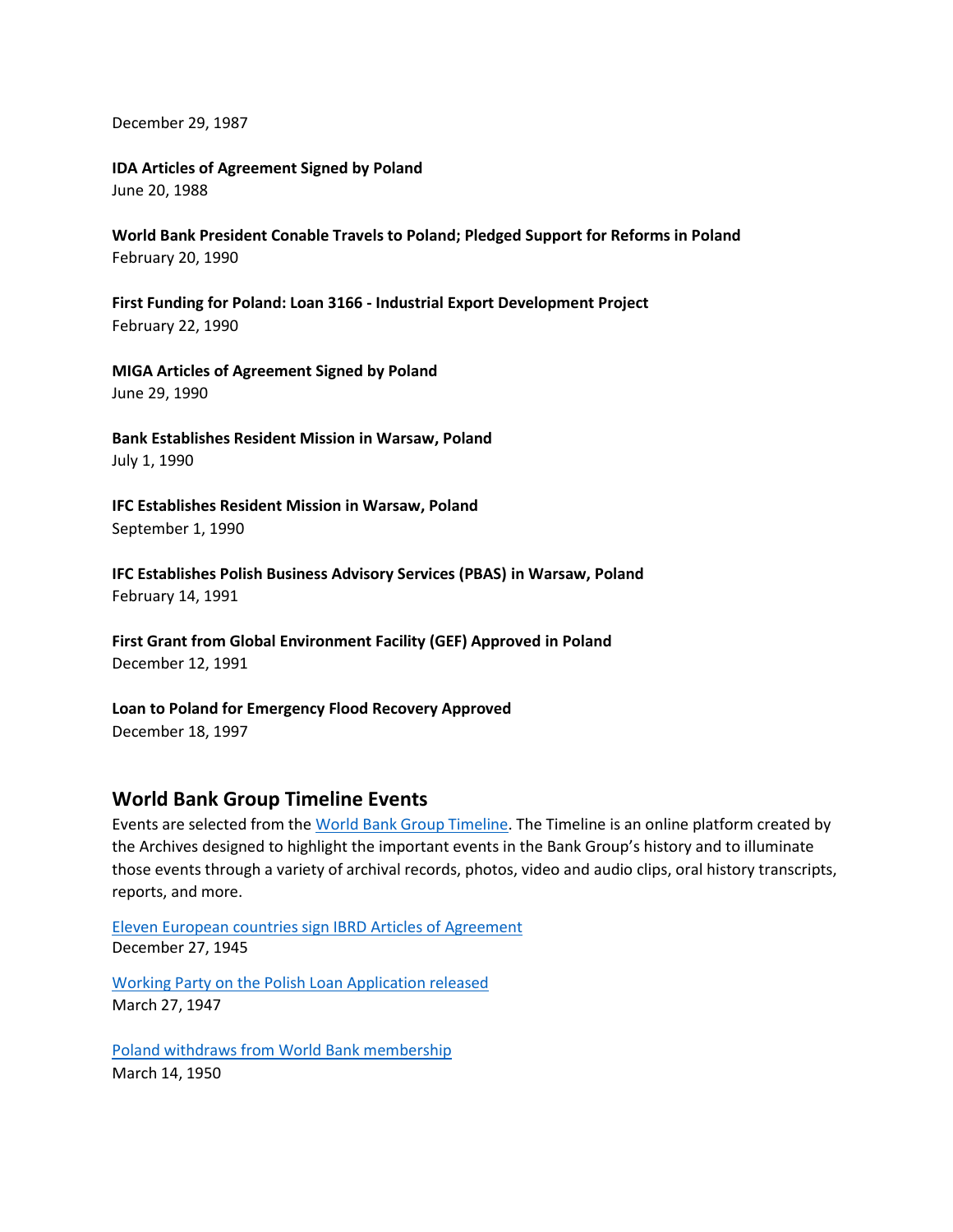# **Early Country Economic Reports**

Reports have been selected from the **Documents & Reports website**, a database of publicly available World Bank Group authored reports and publications dating to the opening of the Bank in 1946. Country economic reports that are selected here are, in many cases, some of the earliest economic studies ever published on Bank member countries. Reports discussing the whole economy of a country, rather than individual sectors, are prioritized in this list.

| Poland - Working party on the Polish loan application (Vol. 5): Preliminary paper     | March 27, 1947 |
|---------------------------------------------------------------------------------------|----------------|
| no. 5: repayment prospects for the loan                                               |                |
| Poland - Working party on the Polish loan application: Preliminary paper no. 1: the   | March 27, 1947 |
| Polish four-year plan of economic reconstruction 1946-1949                            |                |
| Poland - Working party on the Polish loan application (Vol. 9): Preliminary paper     | March 27, 1947 |
| no. 9: industrial rehabilitation in Poland                                            |                |
| Poland - Working party on the Polish loan application (Vol. 3): Preliminary paper     | March 27, 1947 |
| no. 3: the loan application in brief; eligibility of the loan, purposes & uses of the |                |
| loan                                                                                  |                |
| Poland - Working party on the Polish loan application (Vol. 8): Preliminary paper     | March 27, 1947 |
| no. 8: foreign trade in Poland                                                        |                |
| Poland - Working party on the Polish loan application (Vol. 6): Preliminary paper     | March 27, 1947 |
| no. 6: agriculture & food in Poland                                                   |                |
| Poland - Working party on the Polish loan application (Vol. 10): Preliminary paper    | March 27, 1947 |
| no. 10: finance in Poland                                                             |                |
| Poland - Working party on the Polish loan application (Vol. 7): Preliminary paper     | March 27, 1947 |
| no. 7: transport in Poland                                                            |                |
| Poland - Working party on the Polish loan application (Vol. 4): Preliminary paper     | March 27, 1947 |
| no. 4: notes on pre-war Poland - introduction, two decades of development, 1919-      |                |
| 1939                                                                                  |                |
| Poland - Working party on the Polish loan application (Vol. 2): Preliminary paper     | March 27, 1947 |
| no. 2: Poland today - the effects of the war on population, banking, currency &       |                |
| prices                                                                                |                |

## **Country Assistance Strategies**

The list is based on a similar list compiled by the World Bank's Secretary's staff. Introduced in 1990 and replaced by the Country Partnership Framework (CPF) in 2014, the CAS is an overview of each borrowing country's current economic situation and contains a discussion of its development challenges, prospects, and project-planning. CASs were often initially published as part of project documents but later on were published as standalone documents.

| <b>Country Strategies Included within Project Documents</b> |               |  |  |
|-------------------------------------------------------------|---------------|--|--|
| <b>Poland - Enterprise and Financial Sector</b>             | April 8, 1993 |  |  |
| <b>Adjustment Loan Project</b>                              |               |  |  |
| <b>Stand-Alone Country Strategies</b>                       |               |  |  |
| <b>Poland - Country Strategy Paper</b>                      | June 28, 1991 |  |  |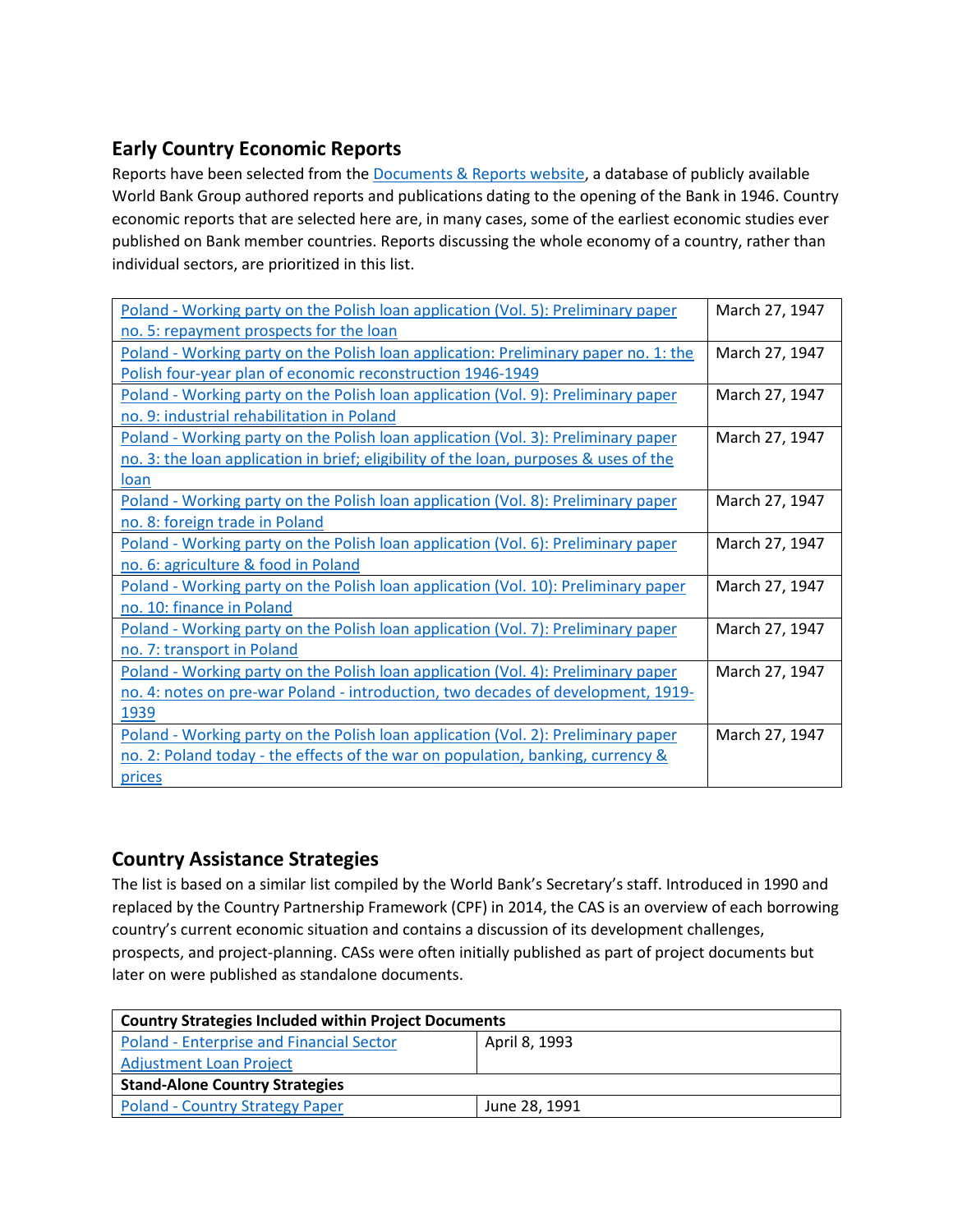| Poland - Country Strategy Paper                   | December 6, 1992  |
|---------------------------------------------------|-------------------|
| Poland - Country assistance strategy              | October 20, 1994  |
| <b>Poland - Country Assistance Strategy</b>       | April 14, 1997    |
| Poland - Country assistance strategy progress     | August 25, 1999   |
| report: Poland - Country assistance strategy:     |                   |
| progress report                                   |                   |
| Poland - Country assistance strategy              | November 13, 2002 |
| <b>Poland - Country Partnership Strategy</b>      | March 9, 2005     |
| Poland - Country partnership strategy for the     | June 2, 2009      |
| period 2009-13                                    |                   |
| Poland - Country partnership strategy progress    | May 9, 2011       |
| report for the period FY2009-2013                 |                   |
| Poland - Country partnership strategy (CPS) for   | July 15, 2013     |
| the period FY14-17                                |                   |
| Poland - Performance and learning review for      | August 18, 2016   |
| country partnership strategy for the period FY14- |                   |
| 17                                                |                   |
| Poland - Country partnership framework for the    | May 7, 2018       |
| period of FY19-24                                 |                   |

## **Staff Newsletters**

Resources have been selected from the World Bank Group's [Documents & Reports](https://documents.worldbank.org/) website. The World Bank has produced a staff newsletter since 1947. The publication changed its name twice: from International Bank Notes to Bank Notes in 1971 and then to Bank's World in 1982. The newsletter moved online in 2000 and physical publication ceased. In addition to offering news relating to Bank operations and country development, the newsletters were intended to foster a sense of community among staff by highlighting social events, marriages and births, the arrival of new staff, recreational events, favorite cooking recipes submitted by staff, and features on different aspects of staff's home country and culture.

|                                               |                  | "Maria Sklodowska Curie: the      |
|-----------------------------------------------|------------------|-----------------------------------|
| International Bank Notes -- Vol. 21, Iss. 100 | November 1, 1967 | Warsaw years"                     |
| Bank's World -- Vol. 8, Iss. 1                | January 1, 1989  | "Helping Liberalize the Economy - |
|                                               |                  | The IFC in Poland"                |
| Bank's World -- Vol. 9, Iss. 3                | March 1, 1990    | "First Loans to Poland"           |
| Bank's World -- Vol. 10, Iss. 6               | June 1, 1991     | "The Making of a Market           |
|                                               |                  | Economy - Poland in Transition"   |
| Bank's World -- Vol. 10, Iss. 11              | November 1, 1991 | "Poland's Swarzedzkie Fabryki     |
|                                               |                  | Mebli S.A. - Anatomy of a         |
|                                               |                  | Privatization"                    |
| Bank's World -- Vol. 11, Iss. 1               | January 1, 1992  | "Poland Receives First GEF Grant" |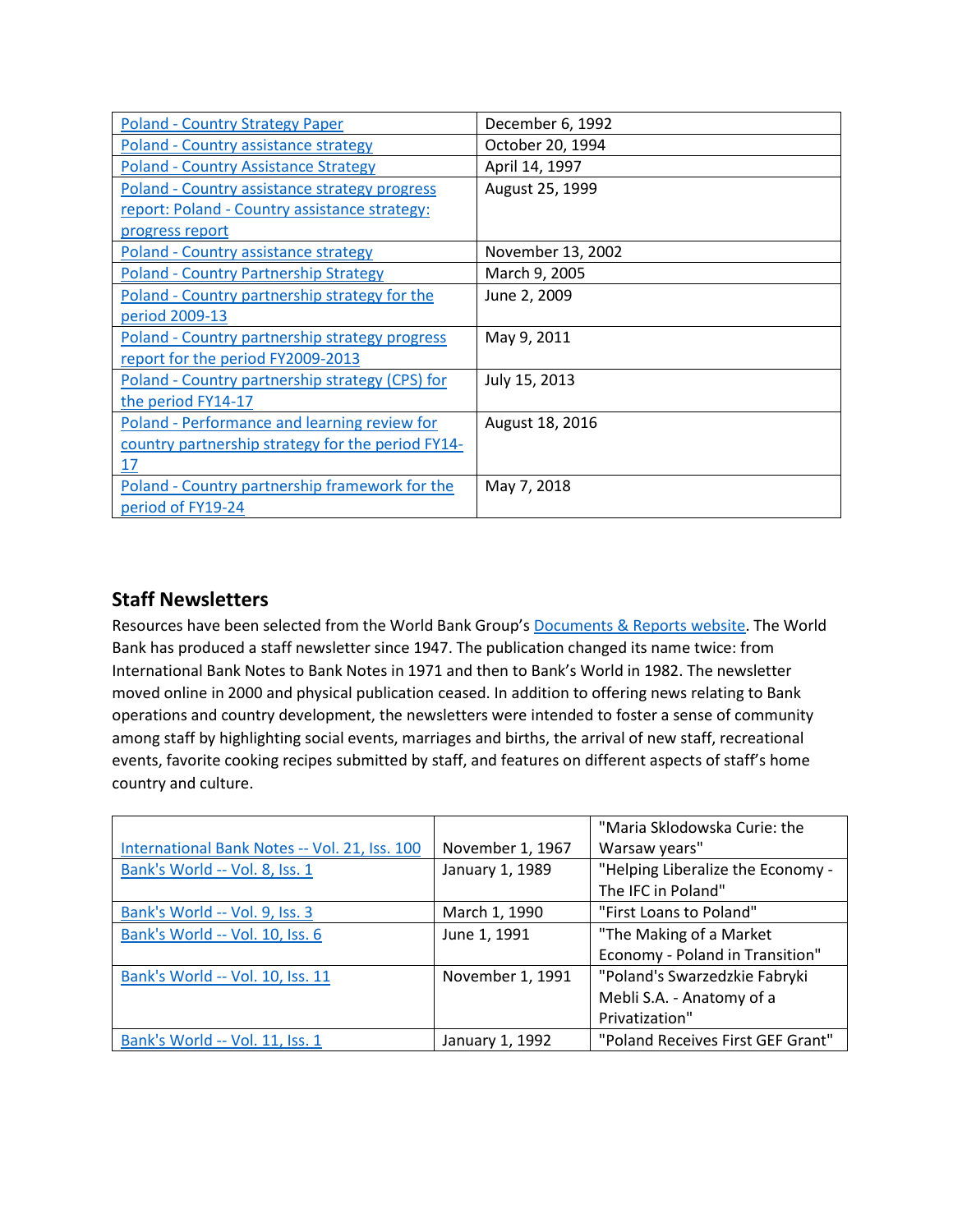## **Oral histories**

Oral histories are selected from the World Bank Group Archives' [Oral History website.](https://oralhistory.worldbank.org/) The site contains transcripts of oral history interviews with departed staff and, in lesser number, Executive Directors and other individuals affiliated with or impacted by the World Bank Group. Interviews were conducted as part of an ongoing effort by the Archives to collect the personal stories and reflections of Bank Group staff. A portion of the interviews was conducted as research for publications. Each transcript provides a valuable first-person account of Bank activities and decision-making from the very beginning of its operations.

| Martin Rosen     | July 12, 1961                                |
|------------------|----------------------------------------------|
| William S. Ryrie | August 10 and September 17, 1993             |
| Willi Wapenhans  | July 21 and August 19, 1993: First interview |
|                  | session                                      |
| Aron Broches     | July 11, 1961                                |

## **Online exhibits**

Online exhibits are authored by the World Bank Group staff and are accessible on both the Archives' [external site](https://www.worldbank.org/en/about/archives/history/exhibits) and as a [series of older exhibits](https://documents.worldbank.org/en/publication/documents-reports/documentlist?colti=World%20Bank%20Group%20Archives%20exhibit%20series) in the Documents & Reports website. Exhibits focus on notable personalities and accomplishments in the Bank Group's history.

Title: [Poland Rejoins the IBRD, Bringing It to 150 Member Countries \(English\)](http://documents1.worldbank.org/curated/en/997661468185032476/pdf/104709-WP-PUBLIC-2011-05-Poland-rejoins-IBRD.pdf) Originally Published: May 2011

## **Executive Directors**

The list is based on the World Bank Group [Board of Directors website.](https://worldbankgroup.sharepoint.com/sites/wbsites/ExecutiveBoard/Pages/pc/About-the-Boards-05222019-155532/List-of-Executi-05222019-155839.aspx) The country following the name of each ED indicates their nationality.

| BARANSKI, Leon, (Poland)          | May 7, 1946         | October 31, 1948                    |
|-----------------------------------|---------------------|-------------------------------------|
| BARANSKI, Leon, (Poland)          | November 1,<br>1948 | June 22, 1950                       |
| DRAGHI, Mario, (Italy)            | November 1,<br>1988 | January 16, 1990                    |
| CARANZA, Cesare, (Italy)          | January 17, 1990    | February 11, 1991                   |
| BONAVOGLIA, Rosario, (Italy)      | March 26, 1991      | October 31, 1992                    |
| GERBER, Jean-Daniel (Switzerland) | November 1,<br>1992 | October 31, 1994                    |
| GERBER, Jean-Daniel (Switzerland) | November 1,<br>1994 | October 30, 1997                    |
| MEYER, Matthias, (Switzerland)    | November 1,<br>1997 | May 7, 2001                         |
| MEYER, Matthias, (Switzerland)    | May 8, 2001         | March 31, 2002 PD to April 14, 2002 |
| VEGLIO, Pietro (Switzerland)      | April 1, 2002       | October 31, 2002                    |